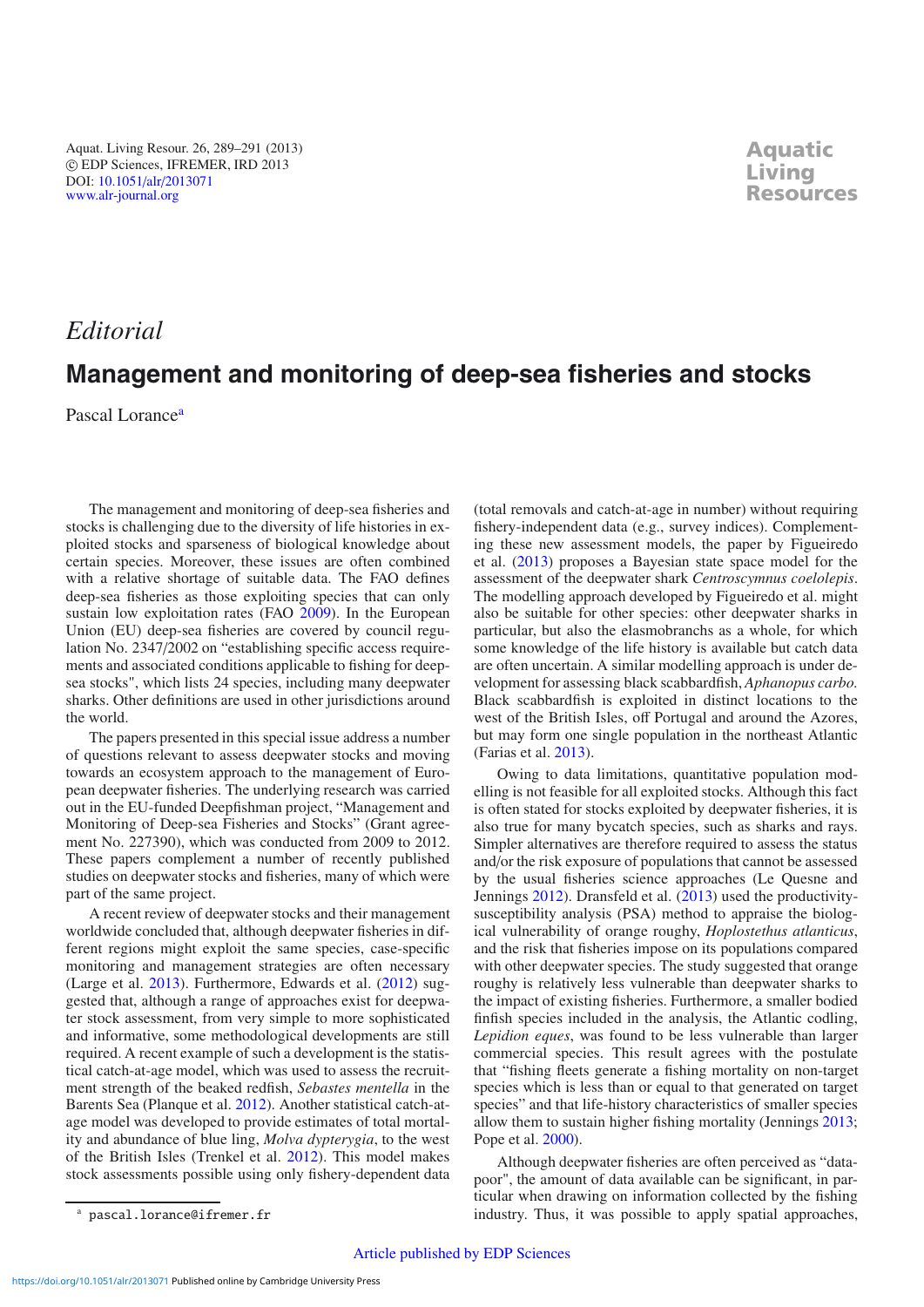which are generally considered data-consuming Trenkel et al. [\(2013\)](#page-2-1) performed simulation testing of spatial indicators derived from EU-logbooks for the four main deepwater stocks exploited to the west of the British Isles. Veiga et al. [\(2013\)](#page-2-2) assessed the spatial overlap between catches of deepwater sharks and black scabbardfish to the west of Portugal using logbook and EU vessel monitoring system (VMS) data. Lastly, Burgos et al. [\(2013\)](#page-1-10) assessed the fishing effort and its spatial distribution over time in the small-scale fishery for the blackspot seabream, *Pagellus bogaraveo*, in the Strait of Gibraltar using a regional VMS data based upon the GPRS/GSM mobile phone network; this technology could substantially improve the monitoring of fishing effort in small-scale fisheries.

Planque et al. [\(2013\)](#page-1-11) described the complexity of monitoring requirements for beaked redfish fisheries. Although this species may represent a somewhat extreme case of complexity due to its wide geographic distribution, meta-population structure, issues with age estimation, migrations and interactions with the environment and the pelagic ecosystem, Planque et al. show that solutions exist for monitoring future changes in beaked redfish stocks.

Garcia et al. [\(2013\)](#page-1-12) carried out management strategy evaluation (MSE) of three different fisheries and tested a number of management scenarios. The authors discuss which further simulations would be needed to make the results realistic, in particular in a mixed-fisheries context.

Tsagarakis et al. [\(2013\)](#page-2-3) studied temporal variations in the deepwater fish communities of the eastern Ionian Sea and concluded that fish communities are improving following a period of fishing reduction. The improvement involved several taxonomic groups including those sensitive to fishing such as Chondrichthyes.

Although it represents a greater challenge, the assessment, management and monitoring of deepwater fisheries did not appear to be intrinsically different from shelf fisheries. The main remaining need for research is most probably the combination of fisheries management measures at population and community levels, with the spatial management required to protect vulnerable marine ecosystems (VME), such as cold-water corals. Such management does not only concern deepwater fisheries, as cold-water corals occur as shallow as 100 m in European waters (e.g., Roberts et al. [2009\)](#page-1-13) and even shallower in more boreal areas. Evaluating the trade-off between the exploitation of target populations at levels corresponding to their maximum sustainable yield (MSY) and ecosystem conservation probably requires an estimation of minimum spatial areas, i.e., the footprint fisheries need to operate on. As most deepwater fish species are (highly) mobile, it seems conceivable that they could be fully exploited by only fishing a small proportion of the seabed compared to less mobile species living in shallower areas closer to the coast. When older and larger individuals are found deeper than younger fish, as observed for hake, monkfish and some deepwater species, restricting fishing to deeper waters may be beneficial (Edwards and Plaganyi [2011](#page-1-14)). The question of minimising the footprint of fisheries across several target species is complex and should be addressed in dedicated studies.

## **References**

- <span id="page-1-10"></span>Burgos C., Gil J., del Olmo L.A., 2013, The Spanish blackspot seabream (*Pagellus bogaraveo*) fishery in the Strait of Gibraltar: spatial distribution and fishing effort derived from a small-scale GPRS/GSM based fisheries vessel monitoring system. Aquat. Living Resour. 26, 399–407.
- <span id="page-1-7"></span>Dransfeld L., Gerritsen H.D., Hareide N.R., Lorance P., 2013, Assessing the risk of vulnerable species exposure to deepwater trawl fisheries: the case of orange roughy *Hoplostethus atlanticus* to the west of Ireland and Britain. Aquat. Living Resour. 26, 307–318.
- <span id="page-1-2"></span>Edwards C.T.T., Hillary R.M., Levontin P., Blanchard J.L., Lorenzen K., 2012, Fisheries assessment and management: a synthesis of common approaches with special reference to deepwater and data-poor stocks. Rev. Fish. Sci. 20, 136–153.
- <span id="page-1-14"></span>Edwards C.T.T., Plaganyi E.E., 2011, Protecting old fish through spatial management: is there a benefit for sustainable exploitation? J. Appl. Ecol. 48, 853–863.
- <span id="page-1-0"></span>FAO, 2009, Deep-sea fisheries in the high seas. Ensuring sustainable use of marine resources and the protection of vulnerable marine ecosystems. FAO Report, Rome, 12 p.
- <span id="page-1-5"></span>Farias I., Morales-Nin B., Lorance P., Figueiredo I., 2013, Black scabbardfish, *Aphanopus carbo*, in the northeast Atlantic: distribution and hypothetical migratory cycle. Aquat. Living Resour. 26, 333−342.
- <span id="page-1-4"></span>Figueiredo I., Natario I., Moura T., Carvalho L., 2013, Modelling the dynamics of the deepwater shark *Centroscymnus coelolepis* off mainland Portugal. Aquat. Living Resour. 26, 355–364.
- <span id="page-1-12"></span>Garcia G., Urtizberea A., Diez G., Gil J., Marchal P., 2013, Bioeconomic management strategy evaluation of deepwater stocks using the FLBEIA model. Aquat. Living Resour. 26, 365–379.
- <span id="page-1-8"></span>Jennings S., 2013. When can principles support advice on fisheries and environmental management? ICES J. Mar. Sci. 70, 726–733.
- <span id="page-1-1"></span>Large P.A., Agnew D.J., Pérez J.A.A., Barrio Froján C., Cloete R., Damalas D., Dransfield L., Edwards C.T.T., Feist S., Figueiredo I., González F., Gil-Herrera J., Kenny A., Jakobsdóttir K., Longshaw M., Lorance P., Marchal P., Mytilineou C., Planque B., Politou C.Y., 2013, Strengths and weaknesses of the management and monitoring of deep-water stocks, fisheries and ecosystems in various areas of the world – a roadmap towards sustainable deep-water fisheries in the Northeast Atlantic? Rev. Fish. Sci. 21, 157−180.
- <span id="page-1-6"></span>Le Quesne W.J.F., Jennings S., 2012, Predicting species vulnerability with minimal data to support rapid risk assessment of fishing impacts on biodiversity. J. Appl. Ecol. 49, 20–28.
- <span id="page-1-3"></span>Planque B., Johannesen E., Drevetnyak K.V., Nedreaas K.H., 2012, Historical variations in the year-class strength of beaked redfish (*Sebastes mentella*) in the Barents Sea. ICES J. Mar. Sci. 69, 547−552.
- <span id="page-1-11"></span>Planque B., Kristinsson K., Astakhov A., Bernreuther M., Bethke E., Drevetnyak K., Nedreaas K., Reinert J., Rolskiy A., Sigurðsson T., Stransky C., 2013, Monitoring beaked redfish (*Sebastes mentella*) in the North Atlantic, current challenges and future prospects. Aquat. Living Resour. 26, 293–306.
- <span id="page-1-9"></span>Pope J.G., MacDonald D.S., Daan N., Reynolds J.D., Jennings S., 2000, Gauging the impact of fishing mortality on non-target species. ICES J. Mar. Sci. 57, 689–696.
- <span id="page-1-13"></span>Roberts J.M., Davies A.J., Henry L.A., Dodds L.A., Duineveld G.C.A., Lavaleye M.S.S., Maier C., van Soest R.W.M., Bergman M.J.N., Huehnerbach V., Huvenne V.A.I., Sinclair D.J., Watmough T., Long D., Green S.L., van Haren H., 2009, Mingulay reef complex: an interdisciplinary study of cold-water